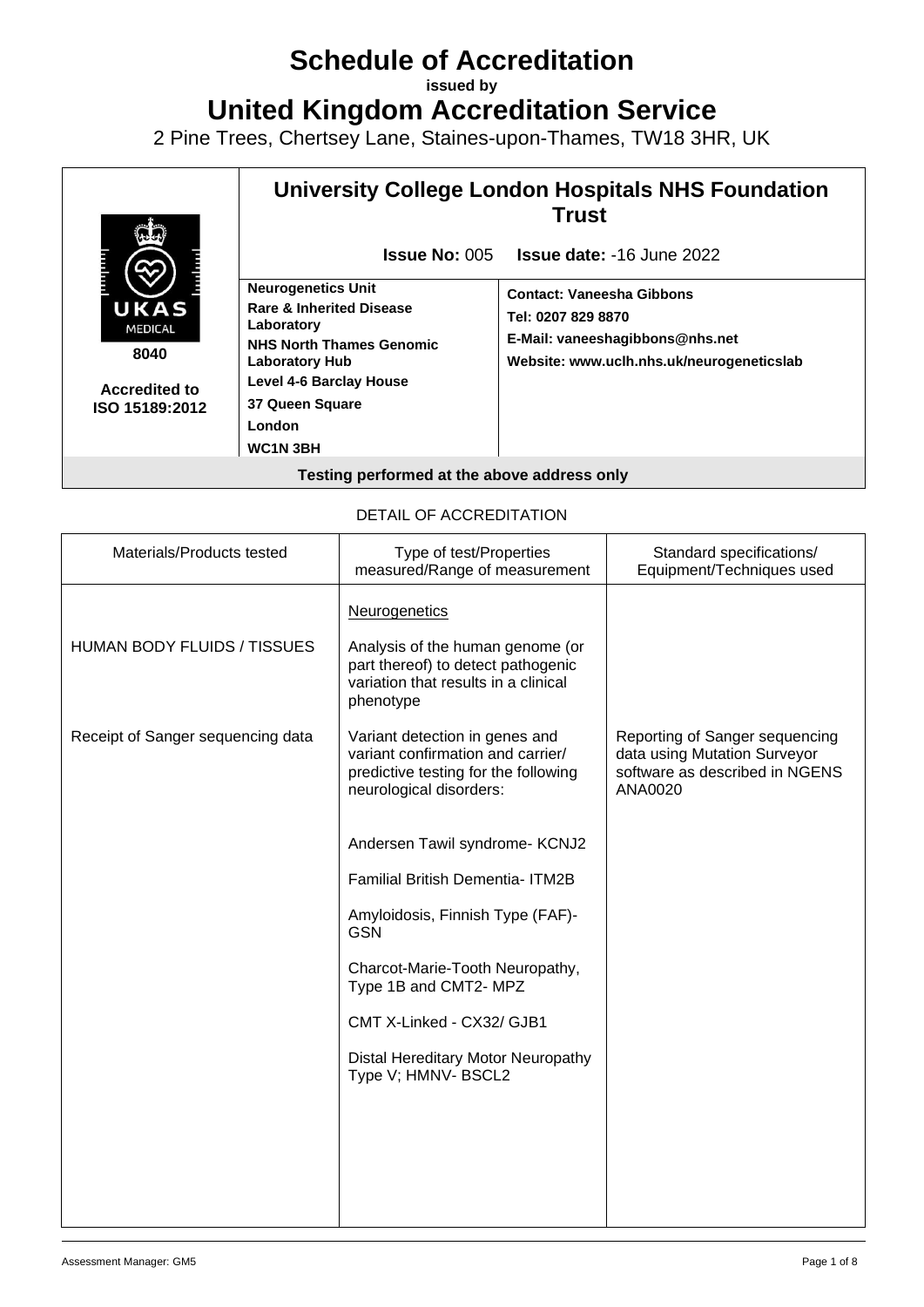

2 Pine Trees, Chertsey Lane, Staines-upon-Thames, TW18 3HR, UK

# **University College London Hospitals NHS Foundation Trust**

**Issue No:** 005 **Issue date:** 16 June 2022

**Accredited to ISO 15189:2012** 

| Materials/Products tested         | Type of test/Properties<br>measured/Range of measurement                                                                               | Standard specifications/<br>Equipment/Techniques used                                                       |
|-----------------------------------|----------------------------------------------------------------------------------------------------------------------------------------|-------------------------------------------------------------------------------------------------------------|
|                                   | <b>Neurogenetics</b>                                                                                                                   |                                                                                                             |
| HUMAN BODY FLUIDS / TISSUES       | Analysis of the human genome (or<br>part thereof) to detect pathogenic<br>variation that results in a clinical<br>phenotype (cont'd)   |                                                                                                             |
| Receipt of Sanger sequencing data | Variant detection in genes and<br>variant confirmation and carrier/<br>predictive testing for the following<br>neurological disorders: | Reporting of Sanger sequencing<br>data using Mutation Surveyor<br>software as described in NGENS<br>ANA0020 |
|                                   | Episodic ataxia: Type 1- KCNA1                                                                                                         |                                                                                                             |
|                                   | Familial Amyloid polyneuropathy;<br><b>FAP-TTR</b>                                                                                     |                                                                                                             |
|                                   | Charcot-Marie-Tooth disease type<br>2K; CMT2K and Charcot-Marie-<br>Tooth disease type 4A; CMT4A-<br>GDAP1                             |                                                                                                             |
|                                   | Charcot-Marie-Tooth disease type<br>2F; CMT2F and distal hereditary<br>motor neuropathy; HMN2B- HSPB1                                  |                                                                                                             |
|                                   | Neuropathy, hereditary sensory and<br>autonomic, type IA; HSAN1-<br>SPTLC1                                                             |                                                                                                             |
|                                   | Paramyotonia Congenita- SCN4A                                                                                                          |                                                                                                             |
|                                   | Hypokalemic periodic paralysis-<br>CACNA1S & SCN4A                                                                                     |                                                                                                             |
|                                   | Hyperkalemic periodic paralysis-<br>SCN4A                                                                                              |                                                                                                             |
|                                   | Leber Optic Atrophy; m.3460G>A;<br>m.11778G>A; m.14484T>C                                                                              |                                                                                                             |
|                                   | Mitochondrial mutations in: MT-TK<br>including m.8344A>G and MT-<br>ATP6 including, m.8993T>G/C                                        |                                                                                                             |
|                                   |                                                                                                                                        |                                                                                                             |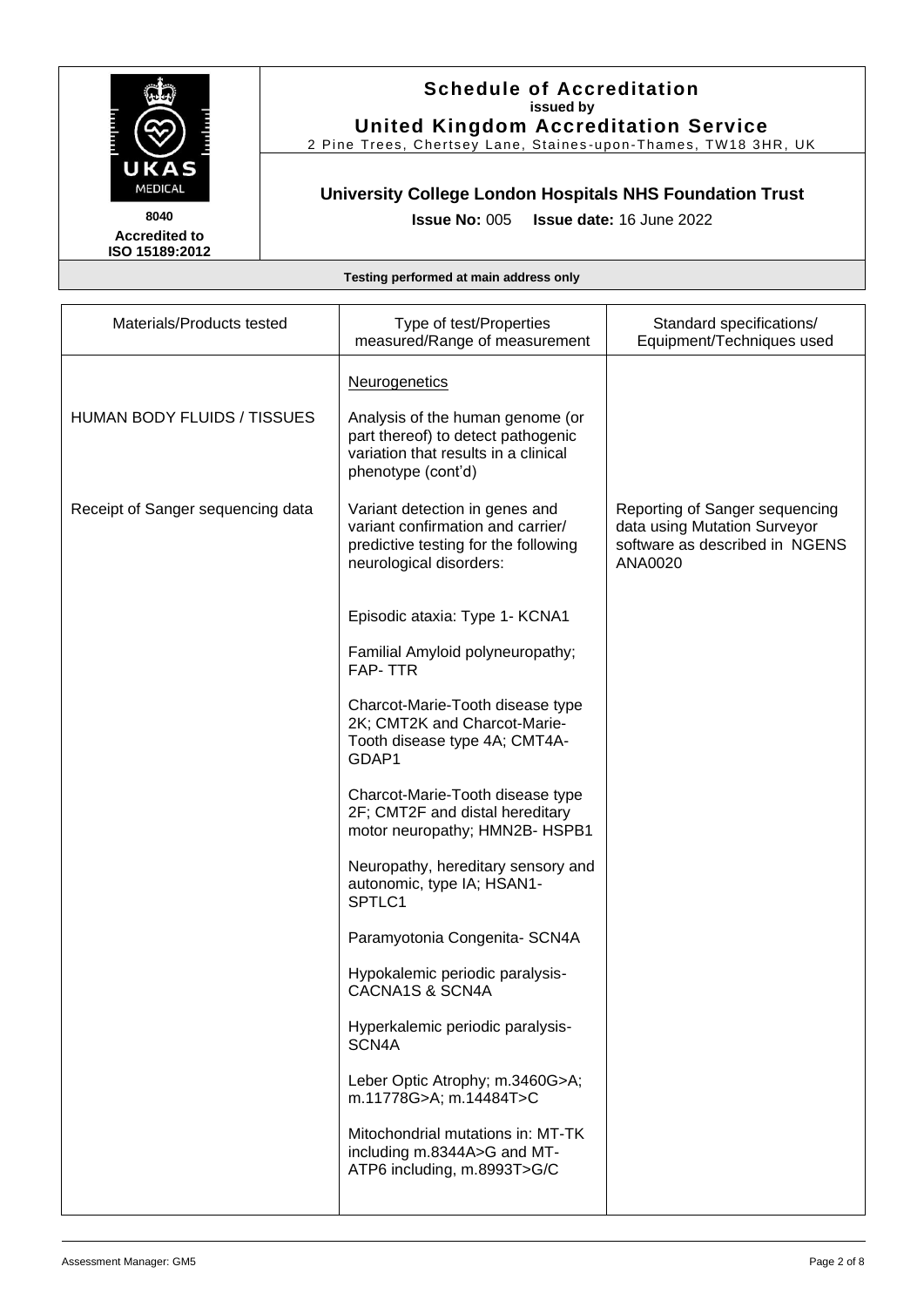

2 Pine Trees, Chertsey Lane, Staines-upon-Thames, TW18 3HR, UK

# **University College London Hospitals NHS Foundation Trust**

**Issue No:** 005 **Issue date:** 16 June 2022

**Accredited to ISO 15189:2012** 

| Materials/Products tested                             | Type of test/Properties<br>measured/Range of measurement                                                                                              | Standard specifications/<br>Equipment/Techniques used                                                                                                                                                                                                                        |
|-------------------------------------------------------|-------------------------------------------------------------------------------------------------------------------------------------------------------|------------------------------------------------------------------------------------------------------------------------------------------------------------------------------------------------------------------------------------------------------------------------------|
| HUMAN BODY FLUIDS / TISSUES                           | Neurogenetics<br>Analysis of the human genome (or<br>part thereof) to detect pathogenic<br>variation that results in a clinical<br>phenotype (cont'd) |                                                                                                                                                                                                                                                                              |
| Receipt of Sanger sequencing data<br>(including MLPA) | Sanger Sequencing and MLPA<br>analysis for the following<br>neurological disorders:                                                                   | Reporting of Sanger sequencing<br>data and MLPA data using<br>Mutation Surveyor software as<br>described in NGENS ANA0020<br>for Sanger sequencing and using<br>Genemarker software as<br>described in RGS ANA0205 and<br>NGEN-LP-GeneMarkerMLPA for<br><b>MLPA</b> analysis |
|                                                       | SCN1A related epilepsy- SCN1A                                                                                                                         |                                                                                                                                                                                                                                                                              |
|                                                       | Charcot-Marie-Tooth Neuropathy,<br>Type 2A2- MFN2                                                                                                     |                                                                                                                                                                                                                                                                              |
|                                                       | Dopa Responsive Dystonia; DRD-<br>GCH <sub>1</sub>                                                                                                    |                                                                                                                                                                                                                                                                              |
|                                                       | Hereditary liability to pressure<br>palsies- PMP22 del/PMP22<br>sequence mutations                                                                    |                                                                                                                                                                                                                                                                              |
|                                                       | Charcot-Marie-Tooth disease<br>demyelinating type 1A; CMT1A-<br>PMP22 Dup/PMP22 sequence<br>mutations                                                 |                                                                                                                                                                                                                                                                              |
|                                                       | Myotonia Congenita dominant and<br>recessive forms- CLCN1                                                                                             |                                                                                                                                                                                                                                                                              |
|                                                       | Parkinson disease, juvenile, type 2<br>- PARK2                                                                                                        |                                                                                                                                                                                                                                                                              |
|                                                       |                                                                                                                                                       |                                                                                                                                                                                                                                                                              |
|                                                       |                                                                                                                                                       |                                                                                                                                                                                                                                                                              |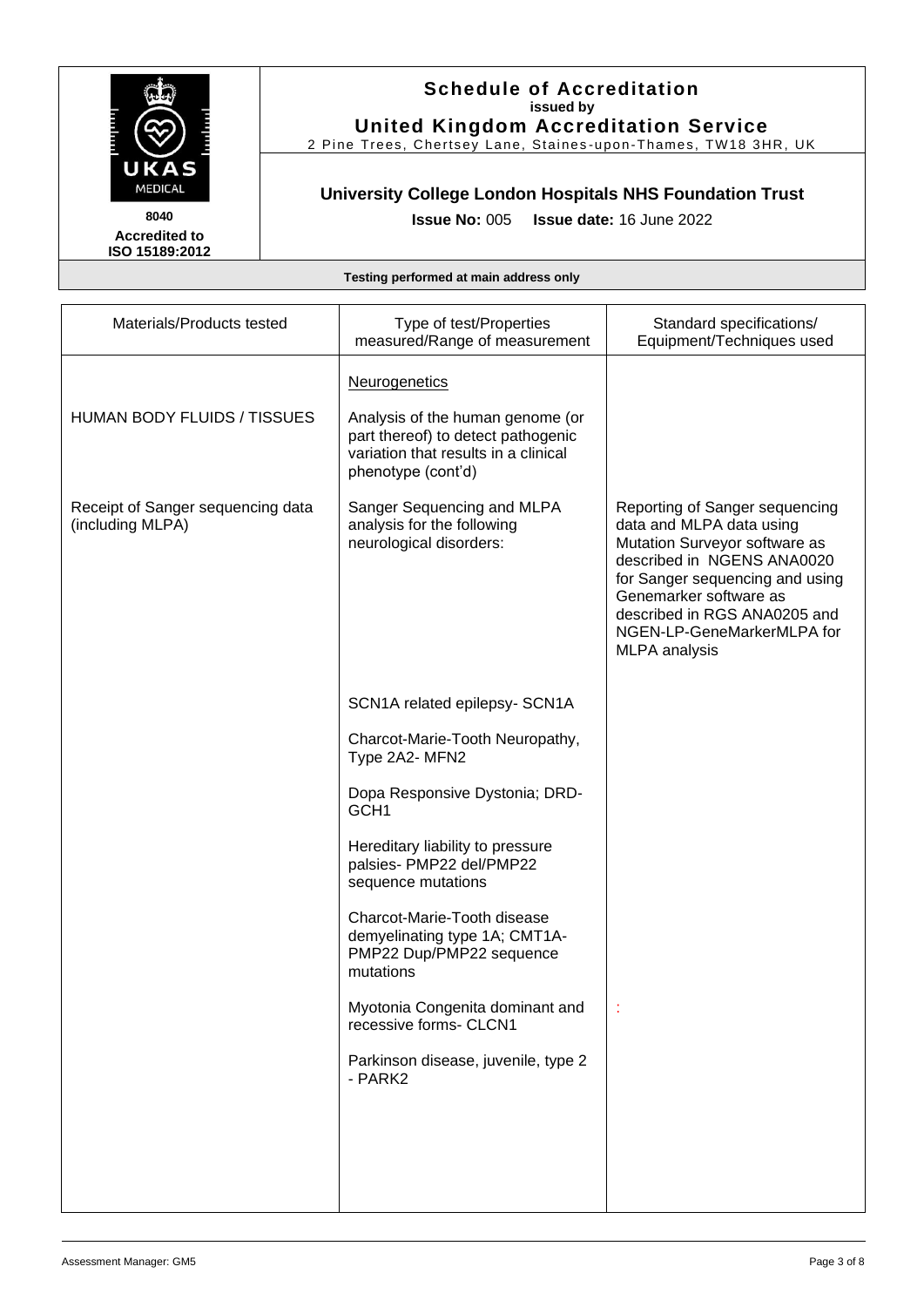

2 Pine Trees, Chertsey Lane, Staines-upon-Thames, TW18 3HR, UK

# **University College London Hospitals NHS Foundation Trust**

**Issue No:** 005 **Issue date:** 16 June 2022

**Accredited to ISO 15189:2012** 

| Materials/Products tested                             | Type of test/Properties<br>measured/Range of measurement                                                                                              | Standard specifications/<br>Equipment/Techniques used                                                                                             |
|-------------------------------------------------------|-------------------------------------------------------------------------------------------------------------------------------------------------------|---------------------------------------------------------------------------------------------------------------------------------------------------|
| HUMAN BODY FLUIDS / TISSUES                           | Neurogenetics<br>Analysis of the human genome (or<br>part thereof) to detect pathogenic<br>variation that results in a clinical<br>phenotype (cont'd) |                                                                                                                                                   |
| Receipt of fragment analysis data<br>(including MLPA) | DNA dosage analysis for:                                                                                                                              | Reporting of fragment analysis<br>data (including MLPA) using<br>Genemarker software as<br>described in RGS ANA0205 and<br>NGEN-LP-GeneMarkerMLPA |
|                                                       | Autosomal dominant Parkinson's<br>disease with a-synuclein<br>rearrangements (PARK1/4)- SNCA                                                          |                                                                                                                                                   |
|                                                       | Autosomal dominant Parkinson's<br>disease-PARK8- LRRK2                                                                                                |                                                                                                                                                   |
|                                                       |                                                                                                                                                       |                                                                                                                                                   |
|                                                       |                                                                                                                                                       |                                                                                                                                                   |
|                                                       |                                                                                                                                                       |                                                                                                                                                   |
|                                                       |                                                                                                                                                       |                                                                                                                                                   |
|                                                       |                                                                                                                                                       |                                                                                                                                                   |
|                                                       |                                                                                                                                                       |                                                                                                                                                   |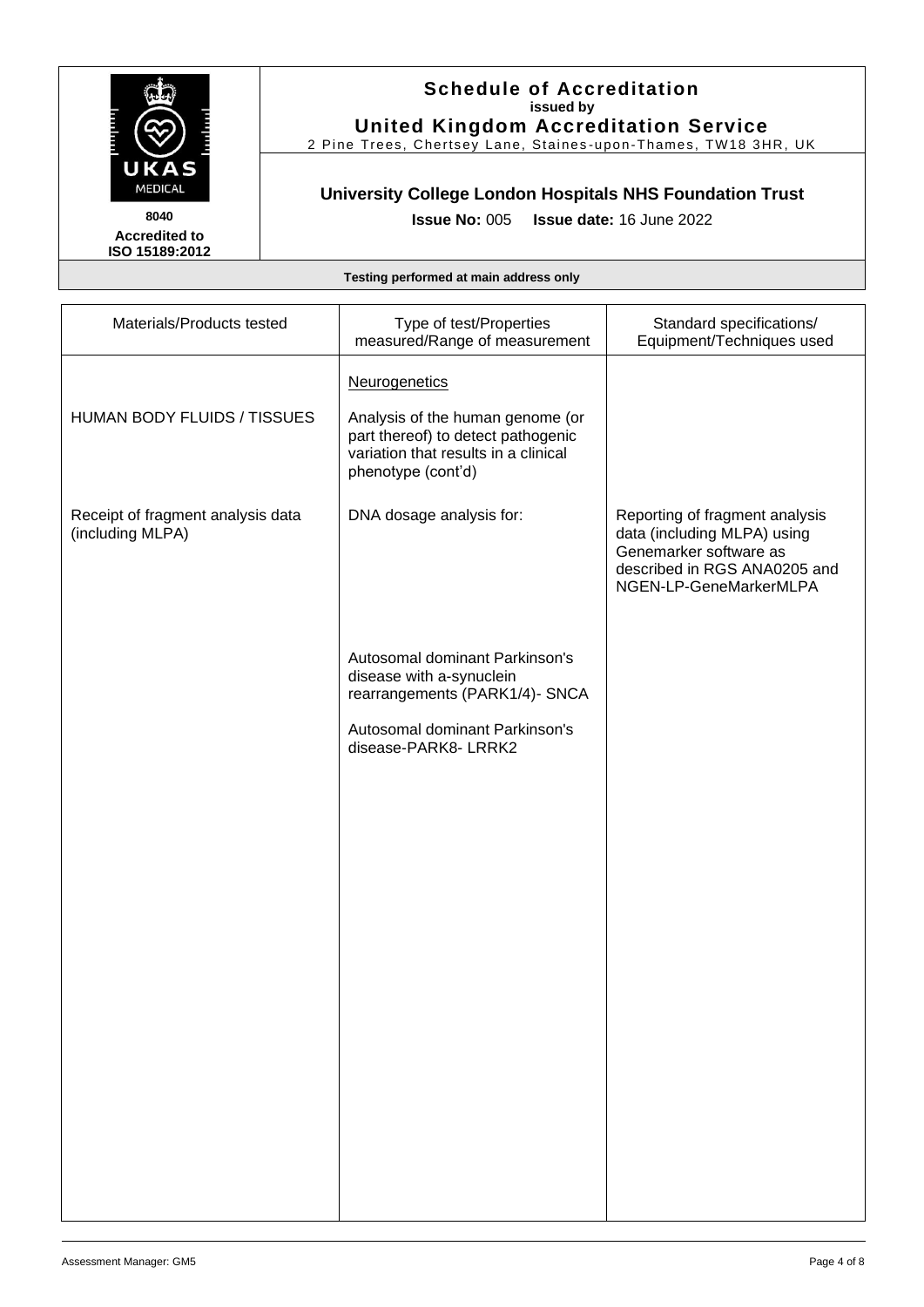

2 Pine Trees, Chertsey Lane, Staines -upon -Thames, TW18 3HR, UK

## **University College London Hospitals NHS Foundation Trust**

**Issue No:** 005 **Issue date:** 16 June 2022

**Accredited to ISO 15189:2012** 

| Materials/Products tested                             | Type of test/Properties<br>measured/Range of measurement                                                                             | Standard specifications/<br>Equipment/Techniques used                                 |
|-------------------------------------------------------|--------------------------------------------------------------------------------------------------------------------------------------|---------------------------------------------------------------------------------------|
|                                                       | <b>Neurogenetics</b>                                                                                                                 |                                                                                       |
| HUMAN BODY FLUIDS / TISSUES                           | Analysis of the human genome (or<br>part thereof) to detect pathogenic<br>variation that results in a clinical<br>phenotype (cont'd) |                                                                                       |
| Receipt of fragment analysis data<br>(including MLPA) | Fragment analysis:                                                                                                                   | Fragment sizing using<br>GeneMapper software as<br>described in SOPs NGENS<br>ANA0004 |
|                                                       | Autosomal Dominant Spino-<br>cerebellar Ataxia : 1, 2, 3, 6, 7, 12, 17-<br>ATXN1; ATXN2; ATXN3; TBP,<br>CACNA1A; ATXN7; PPP2R2B;     |                                                                                       |
|                                                       | Dentatorubropallidoluysian Atrophy;<br>DRPLA-ATN1                                                                                    |                                                                                       |
|                                                       | Friedreich's Ataxia; FRDA- FXN                                                                                                       |                                                                                       |
|                                                       | Huntington Disease; HD- HTT                                                                                                          |                                                                                       |
|                                                       | Huntington Disease-Like 2; HDL2-<br>JPH3                                                                                             |                                                                                       |
|                                                       | Primary Torsion Dystonia; DYT1-<br>TOR <sub>1</sub> A                                                                                |                                                                                       |
|                                                       | X- linked Bulbospinal Neuropathy-<br><b>AR</b>                                                                                       |                                                                                       |
|                                                       |                                                                                                                                      |                                                                                       |
|                                                       |                                                                                                                                      |                                                                                       |
|                                                       |                                                                                                                                      |                                                                                       |
|                                                       |                                                                                                                                      |                                                                                       |
|                                                       |                                                                                                                                      |                                                                                       |
|                                                       |                                                                                                                                      |                                                                                       |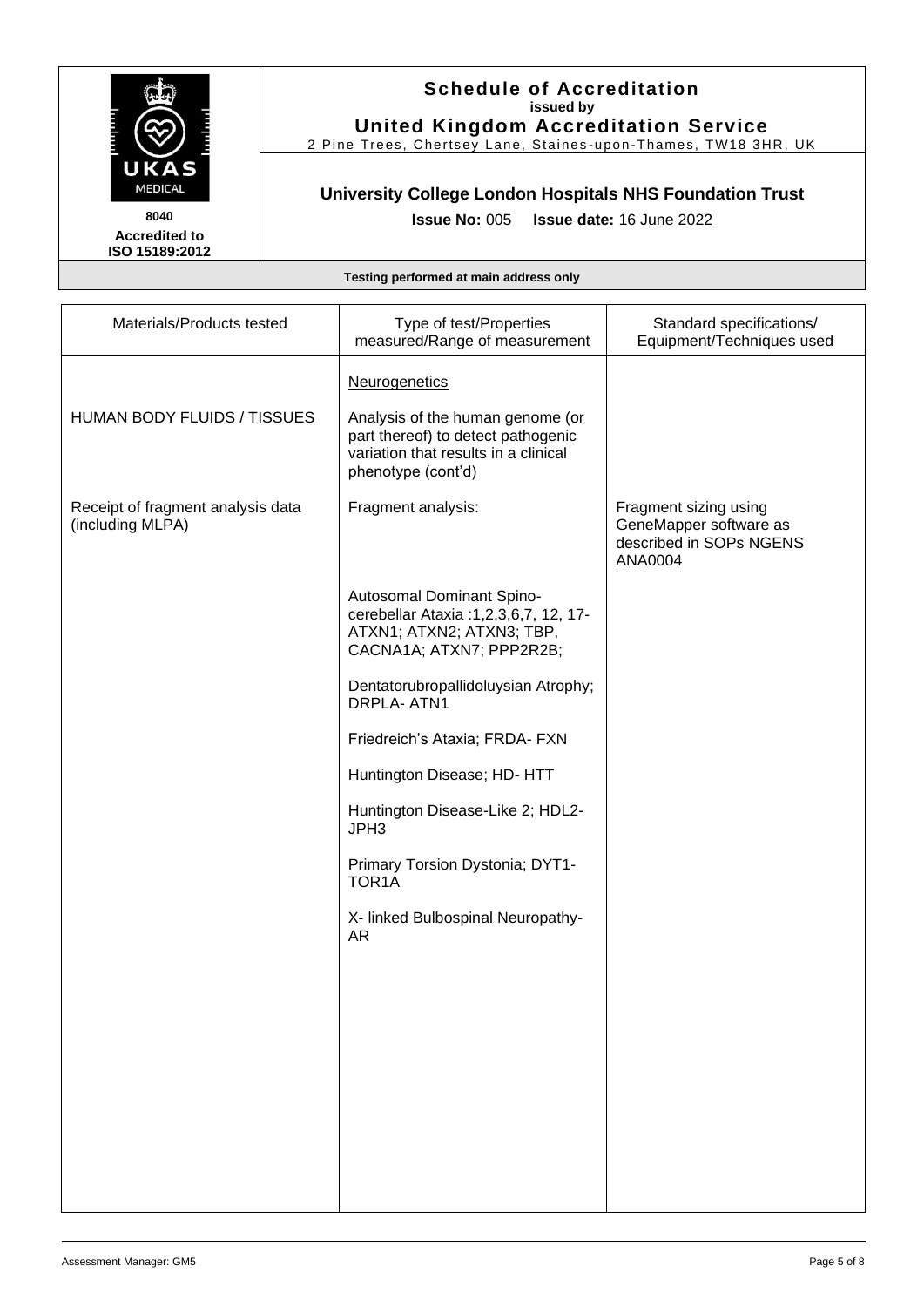

2 Pine Trees, Chertsey Lane, Staines -upon -Thames, TW18 3HR, UK

# **University College London Hospitals NHS Foundation Trust**

**Issue No:** 005 **Issue date:** 16 June 2022

**Accredited to ISO 15189:2012** 

| Materials/Products tested         | Type of test/Properties<br>measured/Range of measurement                                                                                                                      | Standard specifications/<br>Equipment/Techniques used                                                                                                                           |
|-----------------------------------|-------------------------------------------------------------------------------------------------------------------------------------------------------------------------------|---------------------------------------------------------------------------------------------------------------------------------------------------------------------------------|
| HUMAN BODY FLUIDS / TISSUES       | <b>Neurogenetics</b><br>Analysis of the human<br>mitochondrial genome (or part<br>thereof) to detect pathogenic<br>variation that results in a clinical<br>phenotype (cont'd) |                                                                                                                                                                                 |
| Receipt of fragment analysis data | Detection of Chromosome-9 linked<br>ALS/FTD-C9orf72                                                                                                                           | Reporting of fragment analysis<br>data using GeneMapper software<br>as described in SOPs NGENS<br>ANA0004                                                                       |
| Receipt of sequencing data        | Large scale rearrangements of the<br>mitochondrial genome.                                                                                                                    | Reporting of fragment sizing data<br><b>NGENS DNG0018</b>                                                                                                                       |
| Receipt of sequencing data        | Detection of:                                                                                                                                                                 | Reporting of outcomes of targeted<br>variant screening using Mutation<br>Surveyor as described in NGENS<br>ANA0020 for Sanger sequencing<br>and NGENS ANA0004 for<br>GeneMapper |
|                                   | Leber Optic Atrophy: m.3460G>A;<br>m.11778G>A; m.14484T>C<br>Mitochondrial common mutations:<br>m.3243A>G, m.8344A>G,<br>m.8993T>G/C                                          |                                                                                                                                                                                 |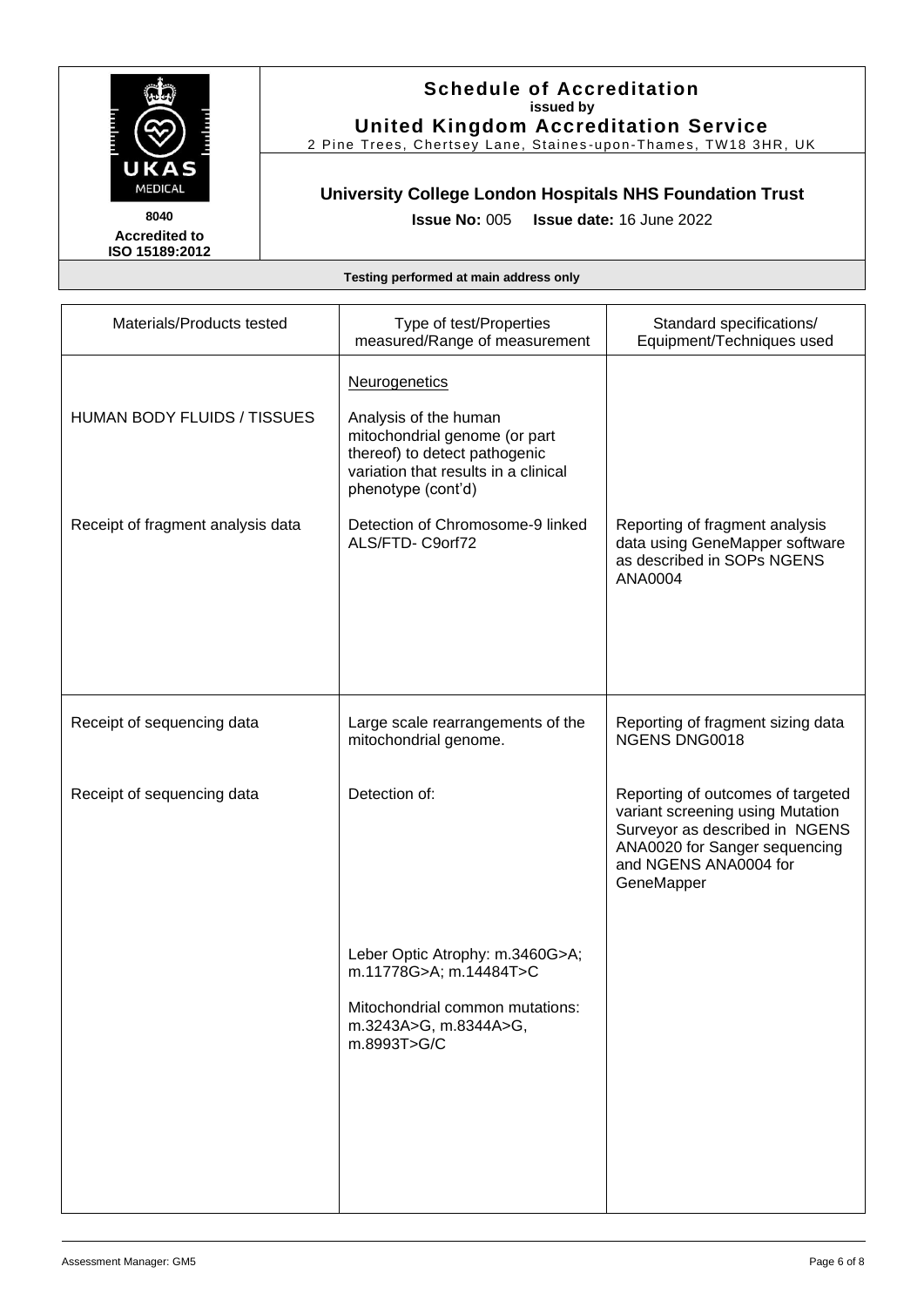

2 Pine Trees, Chertsey Lane, Staines-upon-Thames, TW18 3HR, UK

# **University College London Hospitals NHS Foundation Trust**

**Issue No:** 005 **Issue date:** 16 June 2022

**Accredited to ISO 15189:2012** 

| Materials/Products tested                                   | Type of test/Properties<br>measured/Range of measurement                                                                                                               | Standard specifications/<br>Equipment/Techniques used                                                            |
|-------------------------------------------------------------|------------------------------------------------------------------------------------------------------------------------------------------------------------------------|------------------------------------------------------------------------------------------------------------------|
| HUMAN BODY FLUIDS / TISSUES                                 | Neurogenetics<br>Analysis of the human<br>mitochondrial genome (or part<br>thereof) to detect pathogenic<br>variation that results in a clinical<br>phenotype (cont'd) |                                                                                                                  |
| Receipt of Sanger sequencing data<br>and agarose gel images | DNA dosage analysis of mtDNA                                                                                                                                           | <b>Reporting of Quantitative</b><br>fluorescent PCR as described in<br>NGENS DNG0019 and NGENS<br><b>DNG0015</b> |
| Receipt of NGS data                                         | Mitochondrial whole genome<br>sequencing                                                                                                                               | SOP: Whole mtDNA NGS data<br>analysis as described in NGENS<br><b>DNG0028</b>                                    |
|                                                             |                                                                                                                                                                        |                                                                                                                  |